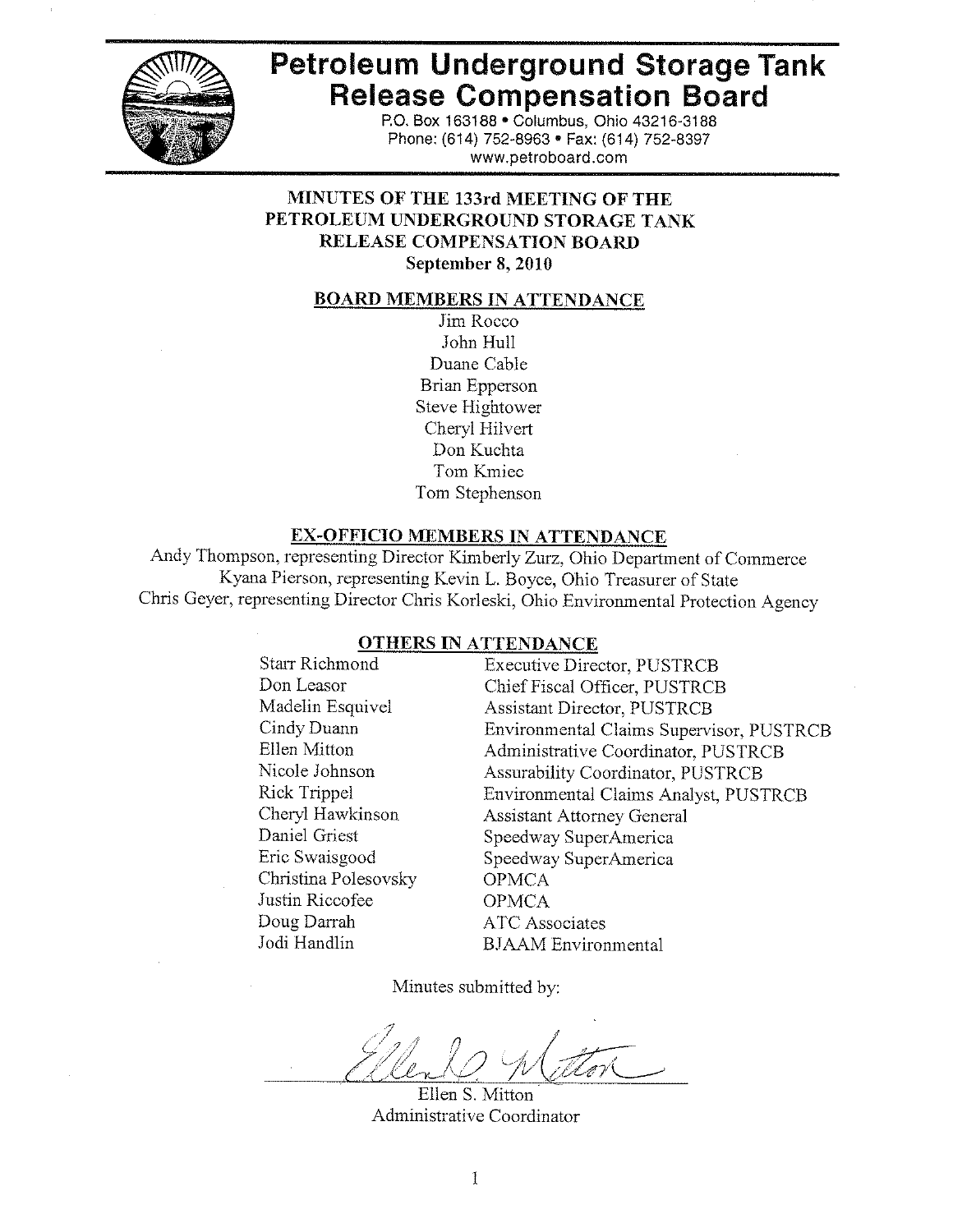## **Call To Order:**

Chairman Rocco convened the one hundred thirty-third meeting of the Petroleum Underground Storage Tank Release Compensation Board on Wednesday, September 8, 2010. The following members were in attendance: Jim Rocco; John Hull; Cheryl Hilvert; Steve Hightower; Duane Cable; Mayor Don Kuchta; Brian Epperson; Tom Stephenson; Tom Kmiec; Andy Thompson, representing Director Kimberly Zurz, Ohio Department of Commerce; Christopher Geyer, representing Director Chris Korleski, Ohio Environmental Protection Agency; and, Kyana Pierson, representing Kevin Boyce, Ohio Treasurer of State.

Chairman Rocco welcomed Andy Thompson, Chief, Bureau of Underground Storage Tank Regulations (BUSTR).

Chairman Rocco asked if there were any comments, questions, or discussion regarding the minutes from the June board meeting and there were none. Mr. Hull moved to approve the minutes. Mr. Thompson seconded the motion. A vote was taken and all members voted in the affirmative. The motion carried.

#### *Election of Officers and Committee Member Appointments*

Chairman Rocco entertained motions from the floor for nominations of officers for the upcoming year. Mayor Kuchta moved to re-elect both Chairman Rocco and Vice Chairman Hull in their respective offices. Mr. Thompson seconded. A vote was taken and all members were in favor.

#### *Finance Committee*

Chairman Rocco stated that the Finance Committee consists of the Chairman, the Vice Chairman and one other Board member. Chairman Rocco asked Tom Stephenson to remain on the Finance Committee and he agreed. The Finance Committee members are Chairman Rocco, Vice Chairman Hull, and Mr. Stephenson.

#### *Rules Committee*

Chairman Rocco asked for Board members to volunteer to participate on the Rules Committee for the next year. Brian Epperson, Mayor Don Kuchta, and Chris Geyer volunteered to remain on the committee. Chairman Rocco and Vice Chairman Hull will work on the committee in an ad hoc capacity.

## *2011 Meeting Dates*

Chairman Rocco set the following 2011 meeting dates: January 19, February 16 (tentative), March 9, June 8, September 14, and November 9. All meetings begin at 10:00 a.m.

#### **BUSTR Report:**

Chairman Rocco called upon Andy Thompson, Bureau Chief, to present the BUSTR report.

Mr. Thompson said BUSTR continues to work with the U.S. EPA for final site selection to assess and cleanup contamination from abandoned tanks in Ohio utilizing monies made available through the American Recovery and Revitalization Act (ARRA). Mr. Thompson said there had been 32 sites selected and BUSTR met the \$1.2 million milestone at the end of August, which ensures that the remainder of the approximate \$8 million grant would be provided to the Department of Commerce. He said some of the sites are beginning to move into the remediation stage.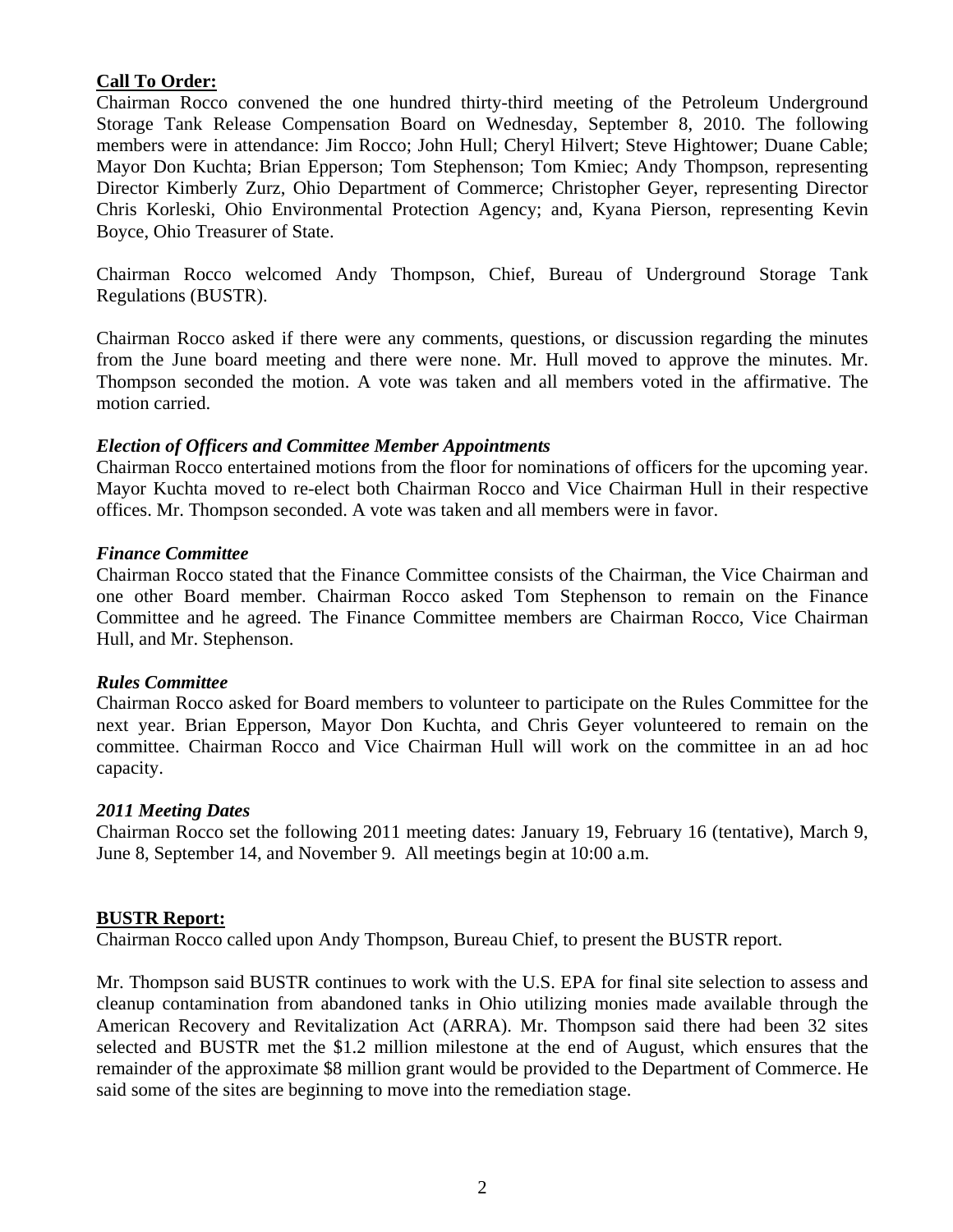Mr. Thompson noted that in addition to the inspections, the BUSTR administrative rules are being reviewed as required by the five-year rule review, while concurrently drafting new rules to conform to the requirements of the Energy Act of 2005. Noting the rule review process, he said the Report on Petitions was published in August for rules addressing secondary containment and prohibition on delivery of petroleum products to UST systems in violation of the regulations. Mr. Thompson said there had been 49 comments to the Report on Petitions; 25 of which were unique.

In response to Chairman Rocco's question regarding the rules going through the five-year review process, Mr. Thompson stated that BUSTR had been granted a six-month extension by the Joint Committee on Agency Rule Review (JCARR). He noted the rules would be filed with JCARR by February 24, 2011.

Mr. Thompson said BUSTR had completed one of the requirements of the Energy Act, which mandated the on-site inspection of each underground storage tank (UST) in Ohio every three years. He said the first cycle of inspections were completed about a month ahead of schedule and BUSTR inspectors had begun the second cycle of inspections.

Mr. Thompson said BUSTR plans to increase the enforcement staff of four by hiring two enforcement coordinators who will assist the environmental section; an attorney will be devoted to the enforcement section, although available for other BUSTR work as well.

## **Financial Report:**

Chairman Rocco called upon Don Leasor, Chief Fiscal Officer, to present the financial reports.

#### *May, June, and July Financials*

Mr. Leasor stated the May, June, and July financials were emailed to each member. He asked if there were any questions or concerns regarding these reports. Hearing none, Mr. Leasor began with the July financials.

Mr. Leasor said there is currently \$3.5 million in the obligated account that is set aside for fiscal year 2011 claim settlement payments. He said the current unobligated balance is approximately \$5.5 million.

Mr. Leasor stated the outstanding bond debt of \$21.3 million plus the interest amount of approximately \$679,000 was paid on August 15, 2010.

Mr. Leasor said the claims expense for July was approximately \$220,000; and, as of September 8, the amount is up to about \$975,000.

Mr. Leasor said the operating expense for July totaled just over \$160,000. Mr. Leasor said the postage line item is at approximately 57% of the amount budgeted and includes postage costs for the annual fee statement mailing and the spring newsletter. He said the legal and professional line item is at approximately 21% of the amount budgeted and includes the 2010 fourth quarter payment for the services of the Assistant Attorney General. Mr. Leasor said this also includes fees assessed by the Attorney General's Revenue Recovery section as collection costs, which were higher this quarter due to special counsel fees.

Mr. Leasor noted all other expenses are on target for this time in the fiscal year.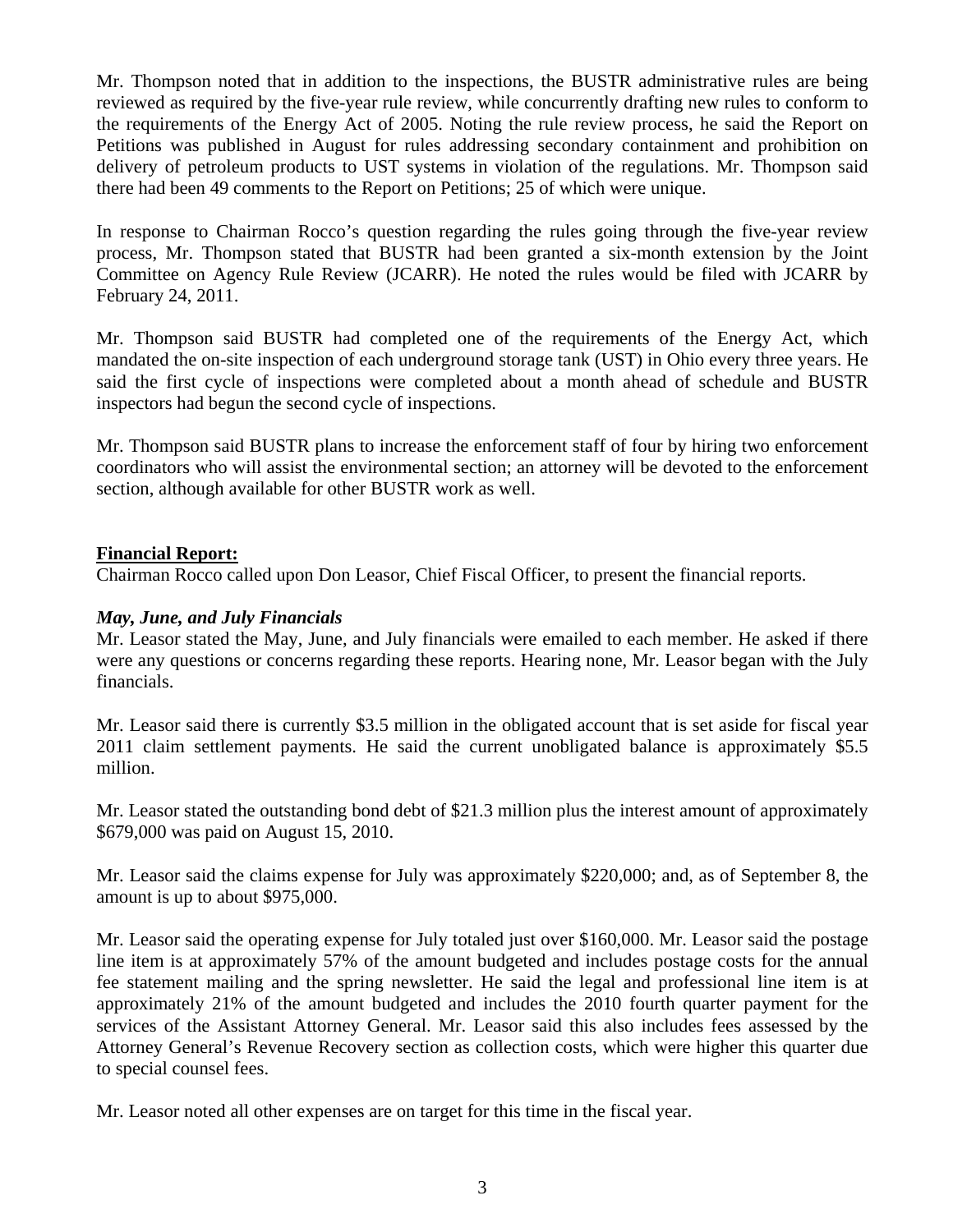## *Amnesty Program*

Mr. Leasor explained the Amnesty Program, which was discussed at the last Board meeting, stating in an attempt to resolve outstanding late fees without escalating delinquent accounts to the Attorney General's Office for collection, the Board offered its first ever amnesty program to owners with outstanding per-tank and late payment fees. He explained that the owners were provided a reduction in their late payment fees based upon a pre-set formula. Mr. Leasor reiterated that the amnesty was applied only to reduce the late payment fees, not the annual per-tank fees. To participate in the program, owners were required to make payment arrangements prior to July 1, 2010.

Mr. Leasor said 73 owners called to take advantage of the program. He said these owners accounted for outstanding annual fees and transfer fees of \$393,000 and late payment fees of \$550,000 prior to the amnesty reduction. He said under the amnesty program guidelines, these outstanding late fees were reduced to \$78,000, including the 10% collection costs assessed by the Attorney General's Revenue Recovery section, if applicable. Mr. Leasor said to date 34 owners had submitted the total outstanding fees due, totaling approximately \$151,000. An additional 20 owners had established and are maintaining payment arrangements with the Attorney General's Office. He said 15 owners had defaulted on the requirements to participate in the amnesty program and their late fees were reset to the pre-amnesty amounts. The Board's staff continues to work with the remaining four owners.

#### *Fee Statement Statistics*

Mr. Leasor said for the 2010 program year, there had been a little under \$13.5 million collected in current year fees to date, and just over \$265,000 collected in prior year fees, which represents 94.7% of the \$14.49 million budgeted fee revenue. He said 3,244 owners had paid fees for 20,622 tanks. Mr. Leasor explained that 72% of the fees were paid at the standard deductible and 28% were paid at the reduced deductible.

## **Claims Report:**

Chairman Rocco called on Ms. Cindy Duann, Environmental Claims Supervisor, to present the claims report.

Ms. Duann said the current total maximum liability of the 1,567 in-house above deductible open claims is approximately \$27 million. Ms. Duann said using the historical claim payout ratio of 65% the actual anticipated claim liability of unpaid in-house claims is about \$17.6 million.

She said 1,868 Fund eligible sites had received an NFA and the average cleanup cost is \$126,700 per NFA site and the average claim payout is just over \$68,500 per NFA site. Ms. Duann said that for the 178 NFA sites cleaned up exclusively under BUSTR's 1999 and/or 2005 risk based corrective action (RBCA) rule, the average cleanup cost is just under \$71,000 per site with an average payout of approximately \$22,500.

Ms. Duann said there are currently 28 claims under appeal. She stated a number of these appealed claims are in settlement negotiations or are scheduled for a hearing.

Ms. Duann said during the 2009 program year, the claims staff received a total of 799 claim packages and 761 had been settled or closed. She said the settlement amount offered in the 2009 program year totaled \$7.6 million, making the average claim payout 66.2% of the net value.

Ms. Duann said for the first two months of this program year, the Board received 123 claim packages and settled or closed 108 claims.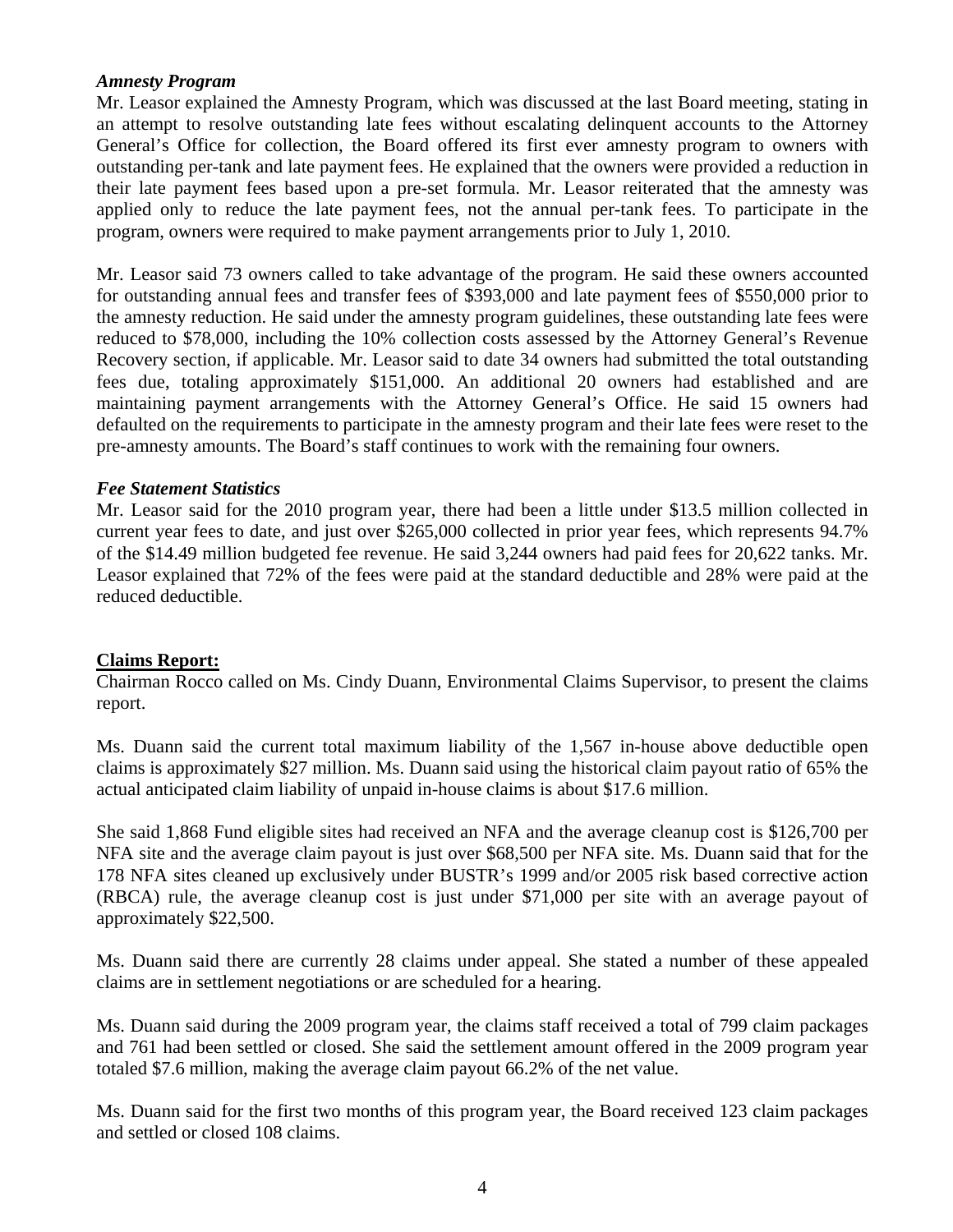Ms. Duann said the Board received six eligibility applications for the first two months of this program year and 17 eligibility applications were determined with an approval rate of 76%. She said currently there are 14 open eligibility applications to be determined.

Ms. Duann said typically cost pre-approvals are being reviewed within 45-60 days of receipt. She said during July and August the Board received 30 requests for cost pre-approval and issued 56 preapproval notifications. Ms. Duann said there are currently 74 cost pre-approval applications in-house to be reviewed.

# **Old Business**

Chairman Rocco welcomed Madelin Esquivel, the new Assistant Director of the Petroleum Underground Storage Tank Release Compensation. Ms. Esquivel briefly introduced herself and stated she would officially be joining the Board's staff on Monday, September 13, 2010.

# *Finance Committee Report*

Chairman Rocco said the outstanding bond debt had been paid on August 15, 2010; and, the Finance Committee and Director Richmond had begun to research the issuance of new bonds. He said bond counsel had been contacted; however, counsel requested payment for services rendered regardless of whether or not the Board issued a third series of revenue bonds. Chairman Rocco stated the intent of the Board was to take payments for bond counsel, financial advisor, and any other expenses from the proceeds of any newly issued bonds, and these payments would be contingent on the sale of bonds. He said due to counsel's requirement, he directed Ms. Richmond not to move forward with this matter until after the Board had an opportunity to discuss the issuance of new bonds at this meeting.

Chairman Rocco stated he had concerns relative to the issuance of new bonds and proposed the Board discuss other options to obtaining funds for "just in case" situations during the next year or so.

Chairman Rocco called on Mr. Leasor to present an 11-month cash flow chart and three proforma operating statements reflecting: 1) no new bonds issued; 2) \$5 million bond issued for five years; and, 3) \$5 million bond issued for ten years. Mr. Leasor said after the old bond debt had been paid on August 15, 2010, there was approximately \$5.4 million in the unobligated account. Mr. Leasor said currently there was \$4.5 million obligated for claims payments; and, later in the year the Board would need to consider obligating an additional amount toward the total \$9 million budgeted for claims reimbursements this fiscal year. He noted if the Board obligated the remaining \$4.5 million, the unobligated balance would drop below \$1 million and in April 2011 could be as low as \$430,000. Mr. Leasor noted however, by May 2011, fee collections would start coming in and by the beginning of the fiscal year, July 1, the unobligated balance would be approximately \$10.1 million.

Following a lengthy discussion among the Board members, Chairman Rocco recommended that the Finance Committee defer making a decision on the sale of bonds until exploring the possibilities of a Line of Credit, a Letter of Credit, and a Promissory Note. He requested Ms. Hawkinson, Assistant Attorney General, to research the statute regarding whether the Board had the authority to go forward with securing negotiable instruments other than the sale of bonds. He also requested Ms. Hawkinson discuss with the Ohio Treasurer of State's office whether the Board was required to work with that office and financial institutions doing business with the Treasurer's office or if the Board could work independently and issue request for proposals to banks selected by the Finance Committee. Chairman Rocco stated the Finance Committee would report to the members at the November meeting.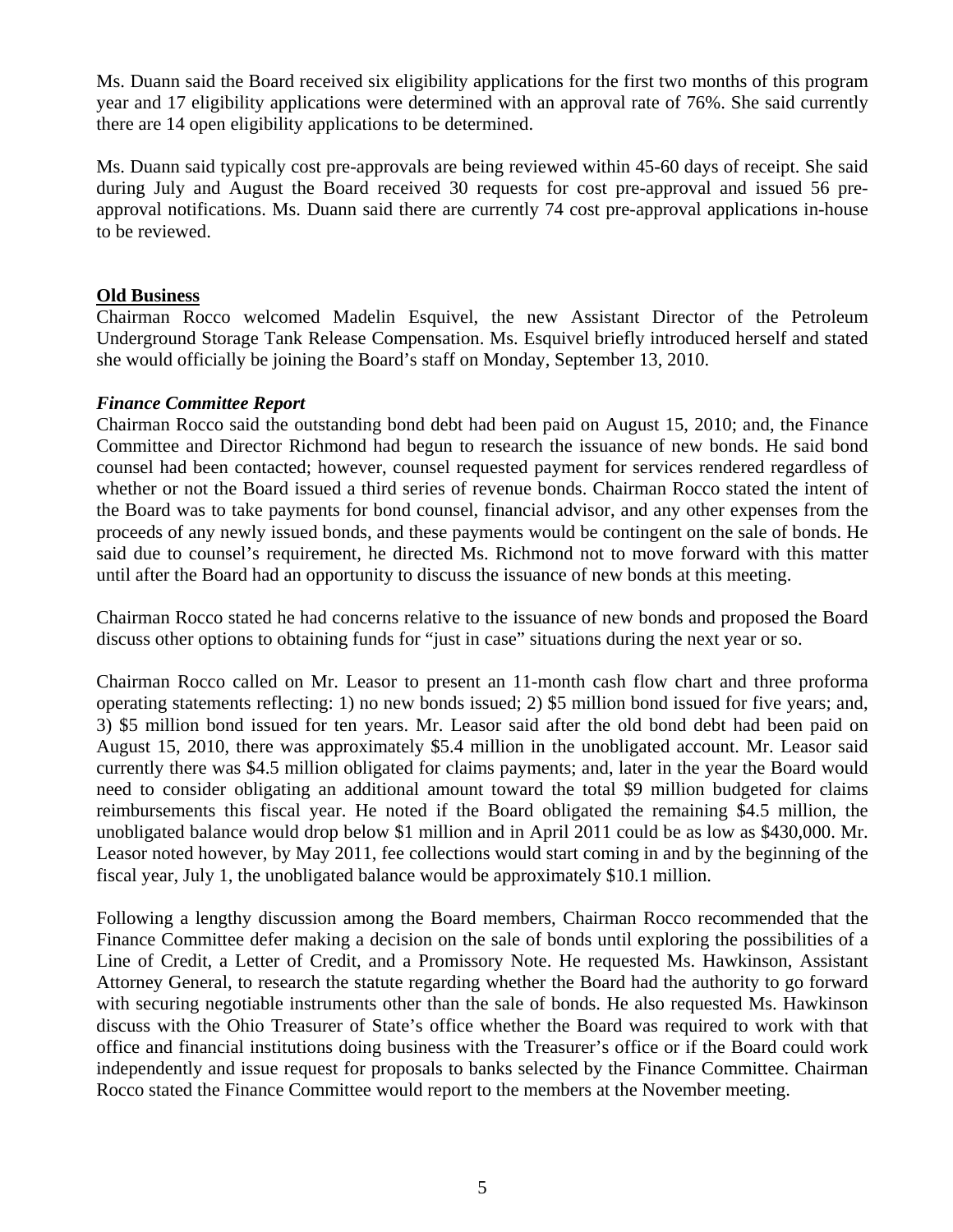# *Litigation Issue Regarding "Double-Dipping"*

Chairman Rocco said the Ohio Attorney General issued a press release on September  $1<sup>st</sup>$  announcing that five major oil companies had been notified that his office was reviewing whether these companies had been receiving compensation from the Petroleum UST Release Compensation Board while also receiving compensation on the same claims from their insurance carriers.

Ms. Richmond requested direction from the Board as to whether the staff should continue to review, process, issue determinations, negotiate lump-sum settlements, and make payments regarding these five major oil companies while the Ohio Attorney General continues to investigate the double-dipping issue.

Chairman Rocco stated that due to the fact that many of the major oil companies have contracted much of their cleanup to third parties or sold their sites and are no longer responsible for the cleanup of many of these sites, it appears to be in the best interest of the economy and the environment to continue with the claims settlement process.

Chairman Rocco requested a motion to instruct the Executive Director to continue business as usual as far as the settlement and negotiation of claims with the caveat that settlement agreements would be reviewed by legal counsel to insure the Board does not waive subrogation rights, and also with respect to lump sum payments with the acknowledgement that the payment of these claims may be contingent upon any settlement of litigation. Mr. Hightower so moved. Ms. Hilvert seconded and a vote was taken. All members voted in favor and the motion passed.

## **New Business**

Chairman Rocco called upon Ms. Richmond to present the hardship applications. Ms. Richmond stated when hardship status is granted to an owner that owner's claims are reviewed within 30-days of receipt, thereby reducing the owner's financial burden. A hardship status is granted for one year and can be renewed annually by submitting another application accompanied with updated financial information.

# *Hardship Applications*

# *Claim #10650-0001/07/09/96, Owner – Robert Tishue, dba Former Tishue's Carryout*

Ms. Richmond said Mr. Tishue submitted this application for a 1996 petroleum release that occurred at a facility he previously owned on West Pike Street in Morrow, Ohio. Mr. Tishue has continued to clean up the site. She said this is Mr. Tishue's seventh request for hardship status; one of the six previous requests had been denied in November 2006 because no claims were pending reimbursement at that time. Ms. Richmond said the last request was submitted in September 2009 and expires this month. She said to date the Fund had reimbursed Mr. Tishue just over \$83,000.

Ms. Richmond said Mr. Tishue is retired and that he sold the property in April 1999. Tishue's Carryout and Oil Company had been dissolved. She stated that based on the financial information submitted with the application and obtained during a phone conversation with Mr. Tishue, his reported annual expenses exceed his reported income and he is drawing from his savings to make up the difference.

Ms. Richmond stated that in addition to the review of the hardship application, a U.S. Environmental Protection Agency (EPA) financial capacity test was used to evaluate Mr. Tishue's cash flow and to determine whether he had the ability to carry debt. The financial capacity test indicated Mr. Tishue lacked the resources to cover future living expenses and it is highly unlikely he could afford corrective action costs.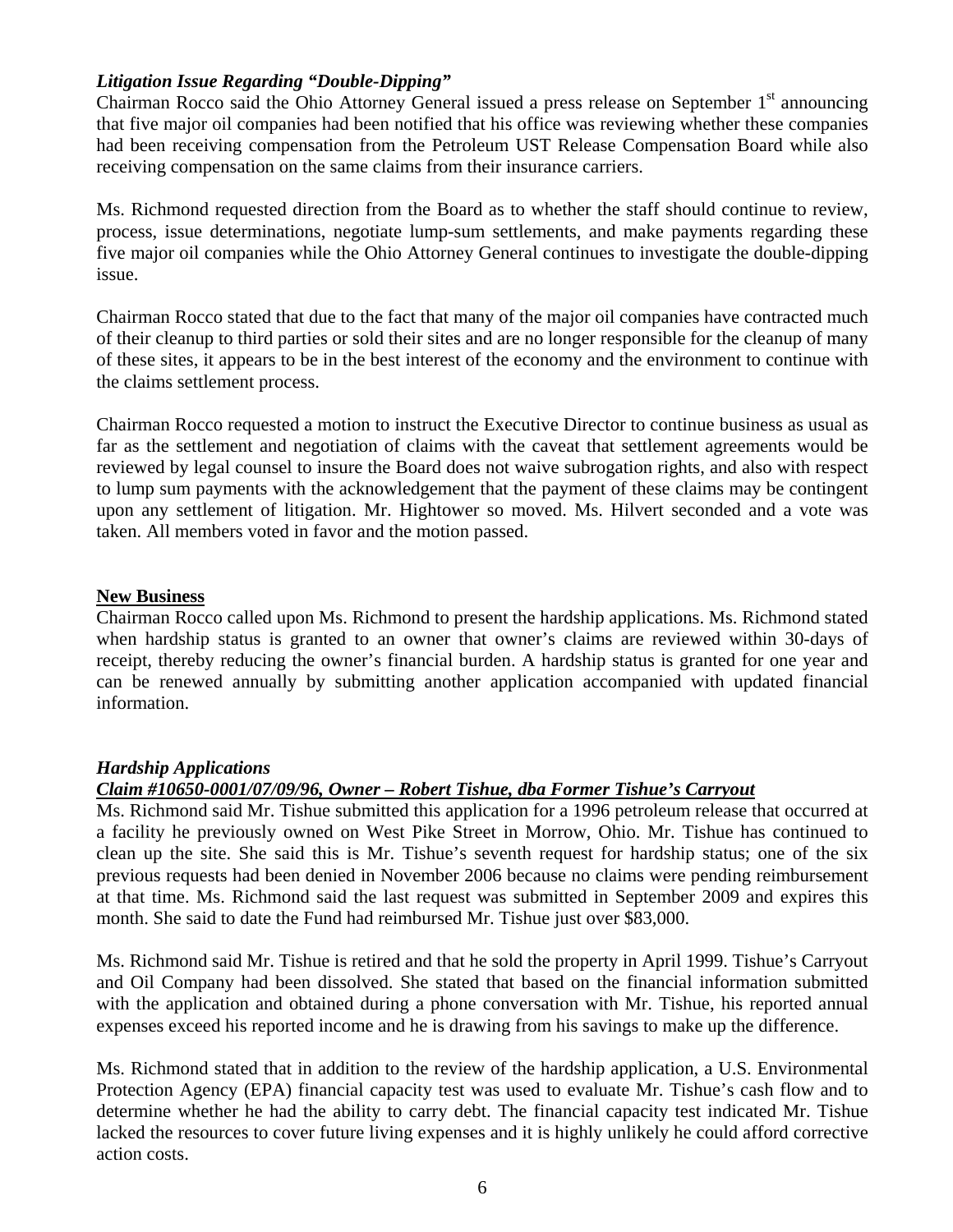Ms. Richmond recommended that the Board approve this application and grant hardship status to Robert Tishue. Mr. Hull moved to approve the application. Mr. Epperson seconded and a vote was taken. All members voted in the affirmative. The motion carried.

# *Claim #13755-0001/05/24/91-L, Owner – Raymond Cooper, dba Cooper Marathon*

Ms. Richmond said Mr. Cooper submitted this application for a release that was discovered in 1990 when the underground storage tanks were removed from 111 East Main Street in Lucas, Ohio. She said this is Mr. Cooper's seventh request for hardship status; he was last granted hardship status in 2003, which expired in February 2004. She said to date the Fund had reimbursed Mr. Cooper slightly over \$248,000 and one claim application of approximately \$20,000 is currently pending review.

Ms. Richmond said Mr. Cooper is retired and no longer owns the property. She said the review of the hardship application and the results of the U. S. Environmental Protection Agency (EPA) financial capacity test indicate Mr. Cooper should have the ability to afford corrective action costs of \$40,000, which he could finance over time, if necessary.

Ms. Richmond stated, however, in spite of these results, she recommended that the Board approve this application and grant hardship status to Raymond Cooper because Mr. Cooper's only income is from pensions and social security; and, both Mr. Cooper and his wife have significant health-related issues. Mayor Kuchta moved to approve the hardship application. Mr. Geyer seconded and a vote was taken. All members voted in the affirmative. The motion carried.

# *Claim #16065-0001/03/25/96, Owner – Bob Jeffers, dba Midway Petroleum*

Ms. Richmond said Mr. Jeffers submitted this application for a 1995 release that occurred at 89 South Main Street in Fredericktown, Ohio. She said this is his first application for hardship status. Ms. Richmond said to date the Fund had reimbursed Mr. Jeffers' approximately \$100,000 and there is one claim of approximately \$13,000 pending review.

Ms. Richmond said Mr. Jeffers ceased operating the facility and sold it in March 2007. She said the new owner operates the site as an active retail station. Ms. Richmond said Mr. Jeffers is retired and until recently had been in a nursing home. She said although Mrs. Jeffers continues to work outside of the home, the number of hours she is able to work had dramatically decreased since she is now Mr. Jeffers' primary caregiver.

Ms. Richmond said in addition to the review of the hardship application, a U.S. Environmental Protection Agency (EPA) financial capacity test was used to evaluate Mr. Jeffers' cash flow and determine whether he had the ability to carry additional debt to finance the costs of corrective action. She said the financial capacity test indicated Mr. Jeffers' does not have adequate cash flow to self finance corrective action costs for the current claim.

Ms. Richmond recommended that the Board approve this application and grant hardship status to Bob Jeffers. Mr. Hull moved to approve the application. Mr. Cable seconded and a vote was taken. All members voted in the affirmative. The motion carried.

# *Certificate of Coverage Ratification*

Chairman Rocco called upon Ms. Richmond to present for ratification by the Board the lists of owners who, since the last Board meeting, had either been issued or denied a Certificate of Coverage.

Ms. Richmond explained behind Tab 9 there are two lists of owners. The first is a listing of owners who had been issued a program year 2008 Certificate of Coverage; and, behind the blue divider page, a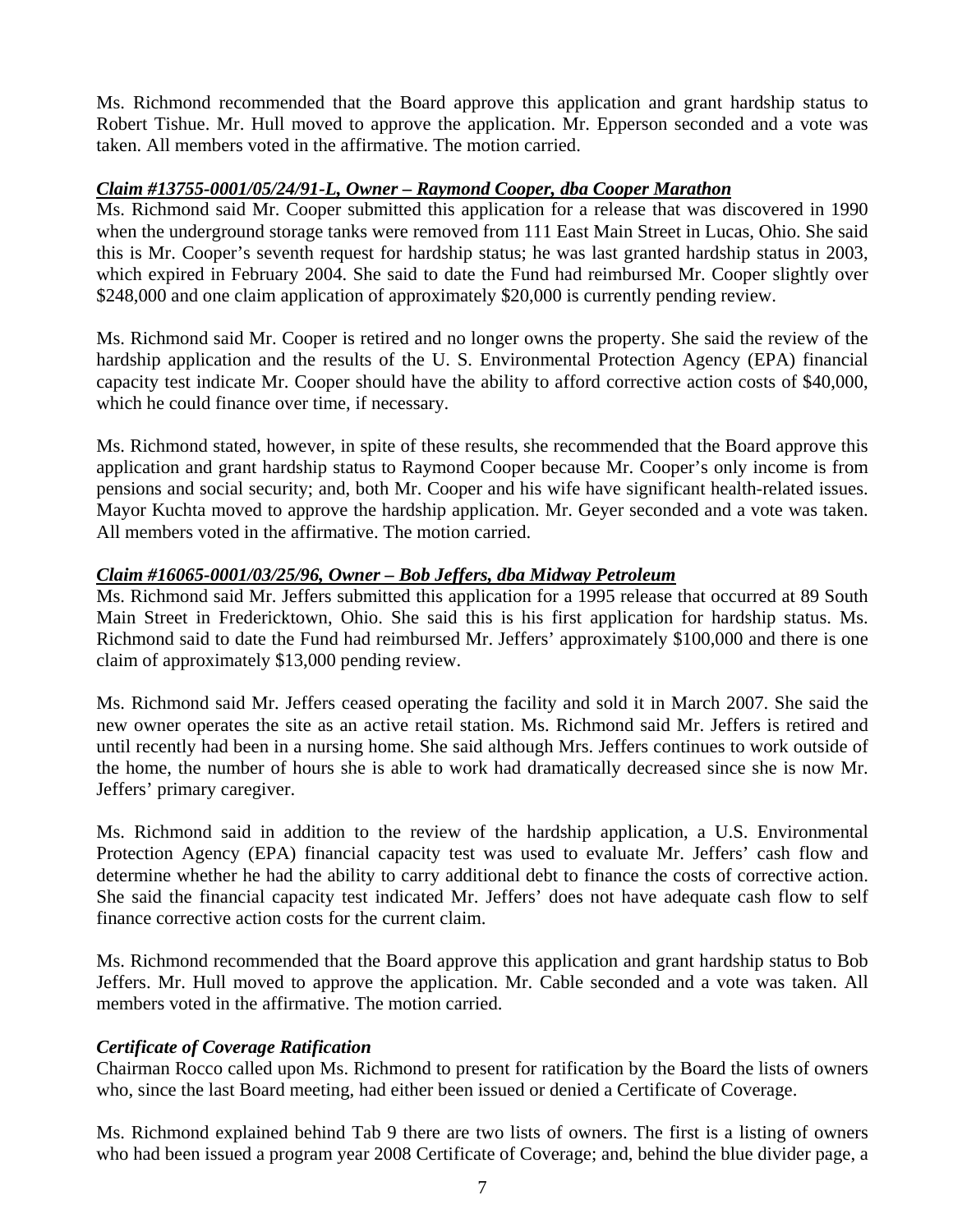listing of owners who had been denied a program year 2008 Certificate of Coverage. She said behind Tab 10 there is a listing of owners who had been issued a program year 2009 Certificate of Coverage, and behind the blue divider page, a listing of owners who had been denied a program year 2009 Certificate of Coverage since the June Board meeting.

Ms. Richmond said the process used to review the fee applications and issue or deny a Certificate of Coverage included a review for completeness to determine that full payment had been made, financial responsibility was demonstrated, and BUSTR registration was complete. In a second level of review, BUSTR registration data was considered to determine whether tanks for which coverage is sought are in compliance with BUSTR's rules. Ms. Richmond said if there are no issues, the facility receives a Certificate of Coverage.

Ms. Richmond explained if compliance issues are discovered, notice is provided to owners in accordance with the Board's rules and the Revised Code. Throughout this process the Board's staff works with the owners to correct the fee statement record and/or refers the owners to BUSTR to correct the registration record. She stated the staff often continues to work with owners even after a determination to deny a Certificate of Coverage had been issued. The Board's rules and the Revised Code make provisions for an appeal of the determinations issued within this process.

Ms. Richmond asked the Board to ratify her actions with respect to the 11 owners of 78 facilities receiving 2008 Certificates of Coverage.

Mr. Hull moved to ratify the list of 2008 Certificates of Coverage that were granted. Mr. Epperson seconded. A vote was taken and all of the members were in favor. The motion passed.

Ms. Richmond stated all of the processes as stated in the Board's rules and the Revised Code were followed in making the determinations for denying Certificates of Coverage. Ms. Richmond asked the Board to ratify her actions with respect to the 35 facilities that were denied a Certificate of Coverage for program year 2008.

Mr. Hull moved to ratify the list of 2008 Certificates of Coverage that were denied. Mr. Epperson seconded. A vote was taken and all of the members were in favor. The motion passed.

Ms. Richmond asked the Board to ratify her actions with respect to the 98 owners of 283 facilities receiving 2009 Certificates of Coverage.

Mr. Hull moved to ratify the list of 2009 Certificates of Coverage that were granted. Mr. Cable seconded. A vote was taken and all of the members were in favor. The motion passed.

Ms. Richmond asked the Board to ratify her actions with respect to the 166 facilities that were denied a Certificate of Coverage for program year 2009.

Mr. Hull moved to ratify the list of 2009 Certificates of Coverage that were denied. Ms. Hilvert seconded. A vote was taken and all of the members were in favor. The motion passed.

Ms. Richmond said behind Tab 11 there is a listing of owners who had been issued a program year 2010 Certificate of Coverage.

Ms. Richmond stated the process to issue and, if appropriate, deny a Certificate of Coverage changed in November 2009 with the amendments to the Board's rules. She said under the new rule, the review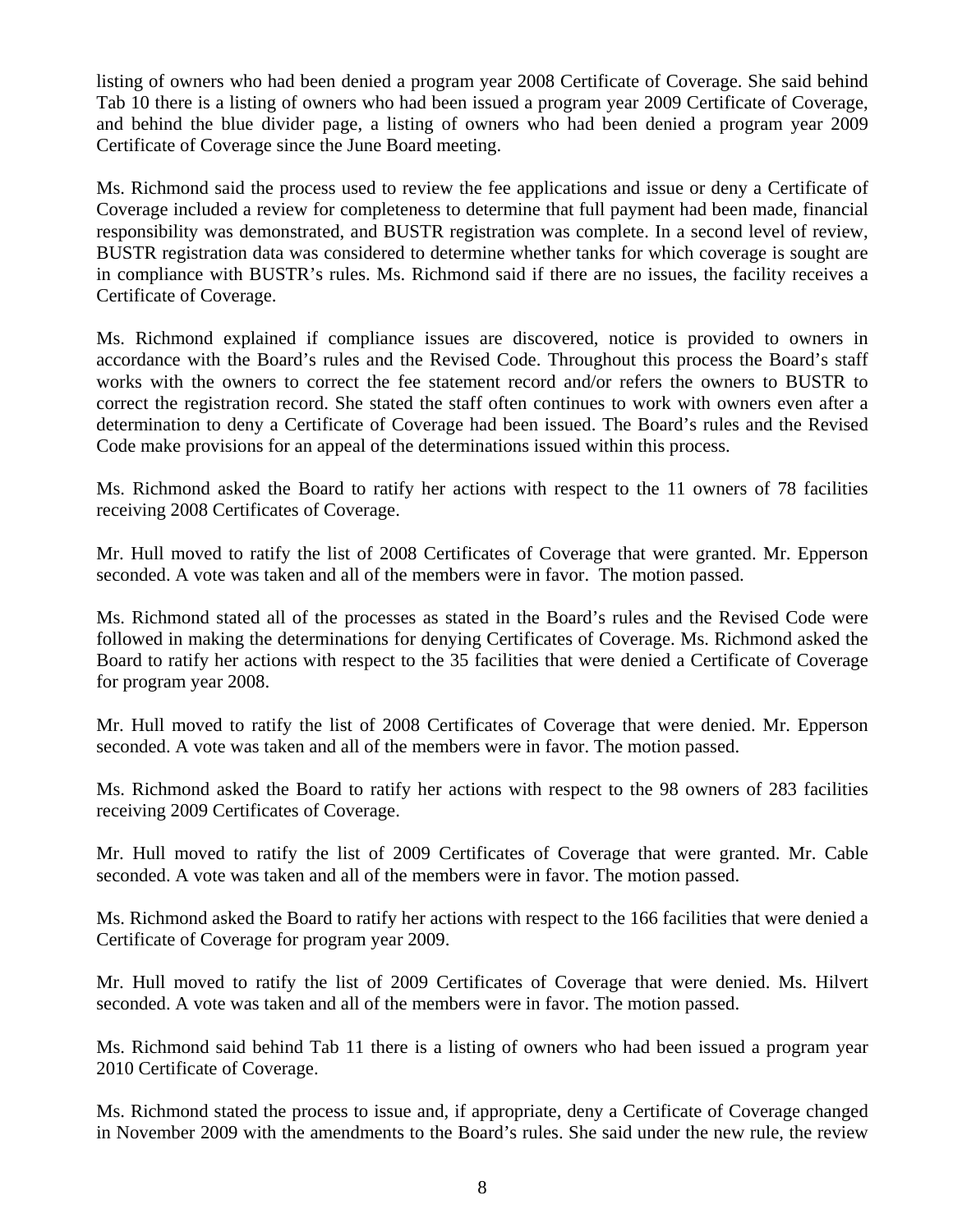of BUSTR registration data to determine compliance with the State Fire Marshal's rules was eliminated.

Ms. Richmond explained during the review for the 2010 program year Certificates of Coverage the staff now only ensures full payment has been received; financial responsibility for the deductible is demonstrated; and, the owner has certified with his signature that he is in compliance with the State Fire Marshal's rules. She said if the staff determines all these requirements have been met, the tanks existed in previous years and a Certificate for the subject tanks was issued to the owner in at least one of the prior two years, then a Certificate of Coverage is issued. Ms. Richmond said if the requirements are not met, the Certificate is denied in accordance with the Board's rules as previous discussed. She said that to date, no 2010 Certificates had been denied.

She said all processes within the Board's rules and the Revised Code were followed to make the determination to issue the program year 2010 Certificates of Coverage.

Ms. Richmond asked the Board to ratify her actions with respect to the 2,244 owners of 3,761 facilities receiving 2010 Certificates of Coverage on the list behind Tab 11.

Mr. Hull moved to ratify the list of 2010 Certificates of Coverage that were granted. Mr. Epperson seconded. A vote was taken and all of the members were in favor. The motion passed.

#### *Executive Session*

Chairman Rocco requested a motion to go into executive session pursuant to O.R.C. 121.22(G)(3) to discuss matters of pending or imminent court action. Mr. Cable so moved. Mr. Hull seconded and a roll call vote followed. The following members voted in the affirmative: Messrs. Rocco, Hull, Cable, Epperson, Hightower, Kmiec, Kuchta, Thompson, Stephenson, Geyer, and Mmes. Hilvert and Pierson. There were no nays and the motion passed.

Prior to moving into executive session, Chairman Rocco and Mr. Epperson recused themselves from this portion of the meeting. Chairman Rocco turned the meeting over to Vice Chairman Hull.

#### *Reconvene Meeting*

The Board adjourned from executive session and reconvened the public meeting.

Mr. Geyer moved that the Board authorize the Attorney General's office to continue to work with the Vice Chairman and the Executive Director regarding investigation, discussion, and/or negotiations with the entities noted in the published demand letters for a resolution; and, report to the Board the status of said negotiations prior to the initiation of a lawsuit or settlement agreement and any initiation of a lawsuit or settlement agreement shall require approval of the Board. Mr. Kmiec seconded.

Mr. Stephenson stated it was his personal opinion that the published demand letters were inaccurate in his mind, however, he would not oppose the Vice Chairman and the Executive Director, but he would like to state for the record that he is very much against the entire process.

Chairman Rocco noted there was a motion on the floor. A roll call vote followed. The following members voted in the affirmative: Messrs. Hull, Cable, Kmiec, Kuchta, Thompson, Stephenson, Geyer, and Mmes. Hilvert and Pierson. Mr. Hightower was absent for the vote. Messrs. Rocco and Epperson recused themselves from the vote. There were no nays and the motion passed.